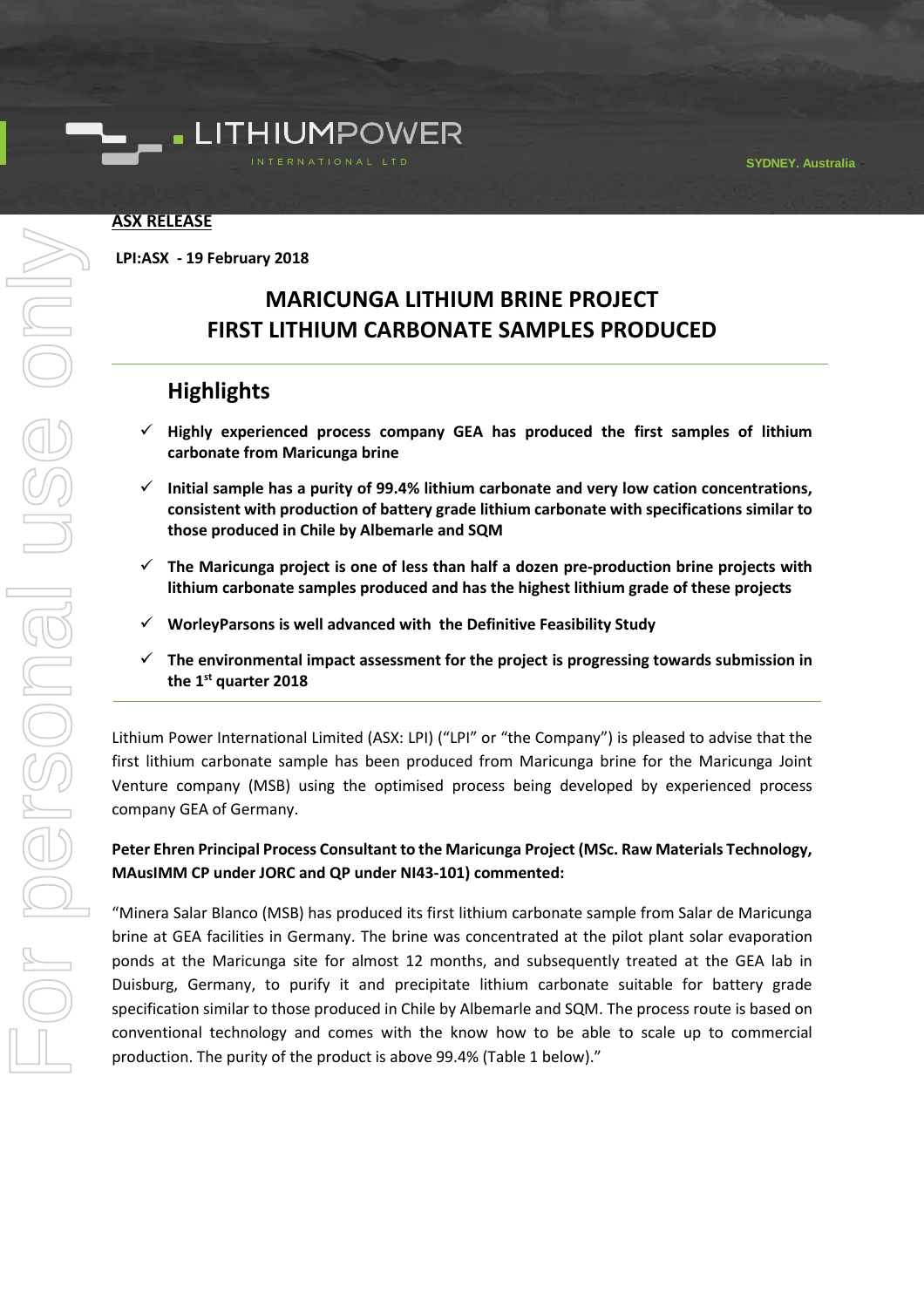

### **Lithium Power International's Chief Executive Officer, Martin Holland and Minera Salar Blanco's Chief Executive Officer, Cristobal García-Huidobro, jointly commented:**

"We are very pleased with this news, as it's a major milestone on our route to become one of a select few lithium carbonate producers, and demonstrates the value of our project. Now we are able to produce a value added, refined product which we believe meets cathode manufacturers' rigorous material specifications.

Our environmental impact study is nearing completion and we look forward to updating shareholders with additional development advances regarding this significant lithiumproject over the coming months."

#### **About the GEA company**

GEA is a major global process engineering company with headquarters in Düsseldorf, Germany which employs 17,000 people globally and specializes in design and production of equipment for the chemical, pharma, environmental and food industries. GEA has been operating a pilot plant in their facilities for the Maricunga JV since 3Q17, when they began working to optimise the lithium carbonate extraction process. This work will be ongoing during the Definitive Feasibility Study that the joint venture is undertaking during 2018. Optimisation of the lithium extraction and potassium production aims to establish the lowest cost for the process, with the highest possible lithium recovery.

**Figure 1: The first lithium carbonate sample from the Maricunga brine**

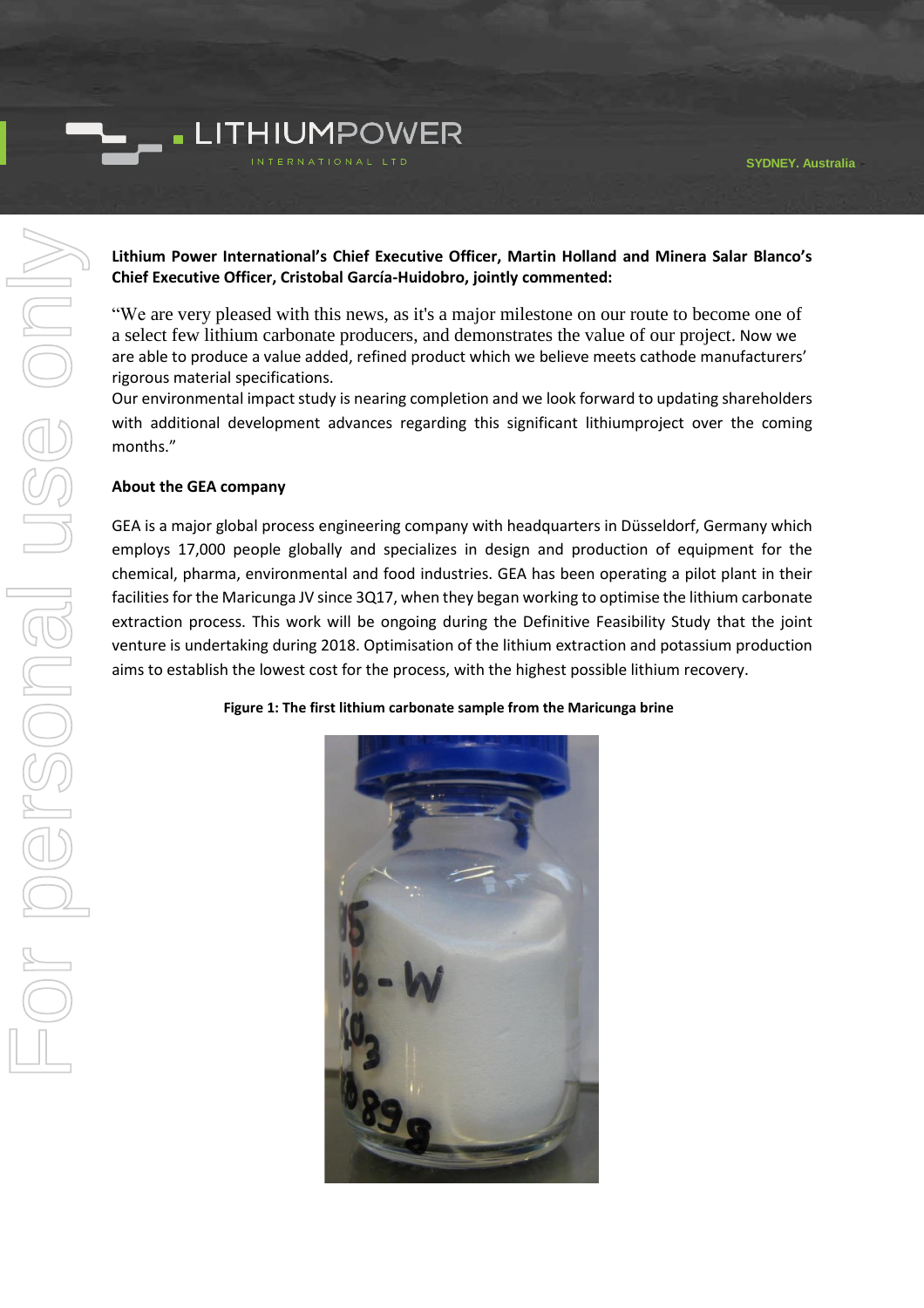**SYDNEY, Australia**



**Figure 2: Washed lithium carbonate sample from the completed process** 

**Table 1: Summary of first lithium carbonate sample specifications**

| <b>Sample Title</b>             | <b>Criteria</b>       | <b>Target</b>    |           | <b>Final product</b> |
|---------------------------------|-----------------------|------------------|-----------|----------------------|
| Li <sub>2</sub> CO <sub>3</sub> | Minimum concentration | 99.3 %           |           | 99.4                 |
| Na                              | Maximum concentration |                  | $600$ ppm | 252                  |
| Fe                              | Maximum concentration |                  | $10$ ppm  | 1.6                  |
| Ca                              | Maximum concentration |                  | $100$ ppm | 131                  |
| SO <sub>4</sub>                 | Maximum concentration |                  | $300$ ppm | Analysis pending     |
| K                               | Maximum concentration |                  | 50 ppm    | 4.2                  |
| CI                              | Maximum concentration |                  | $100$ ppm | Analysis pending     |
| Mg                              | Maximum concentration |                  | $100$ ppm | 15.7                 |
| Cr                              | Maximum concentration |                  | $10$ ppm  | 0.12                 |
| Ni                              | Maximum concentration |                  | 10 ppm    | 0.27                 |
| Cu                              | Maximum concentration |                  | $10$ ppm  | 0.046                |
| Pb                              | Maximum concentration |                  | 10 ppm    | 0.017                |
| $\overline{A}$                  | Maximum concentration |                  | $10$ ppm  | 2.45                 |
| Zn                              | Maximum concentration |                  | $10$ ppm  | 0.76                 |
| B                               | Maximum concentration |                  | $10$ ppm  | 0.84                 |
| Insoluble. In HCI               | Maximum concentration |                  | $100$ ppm | Analysis pending     |
| LOI (550°C)                     | Maximum concentration | $0.5\frac{8}{6}$ |           | Analysis pending     |

The company is still waiting for the final results for chloride, sulfate, insoluble material and loss of ignition (LOI). Optimization for lower impurities such as calcium will continue, a process which is considered to be easily achievable.